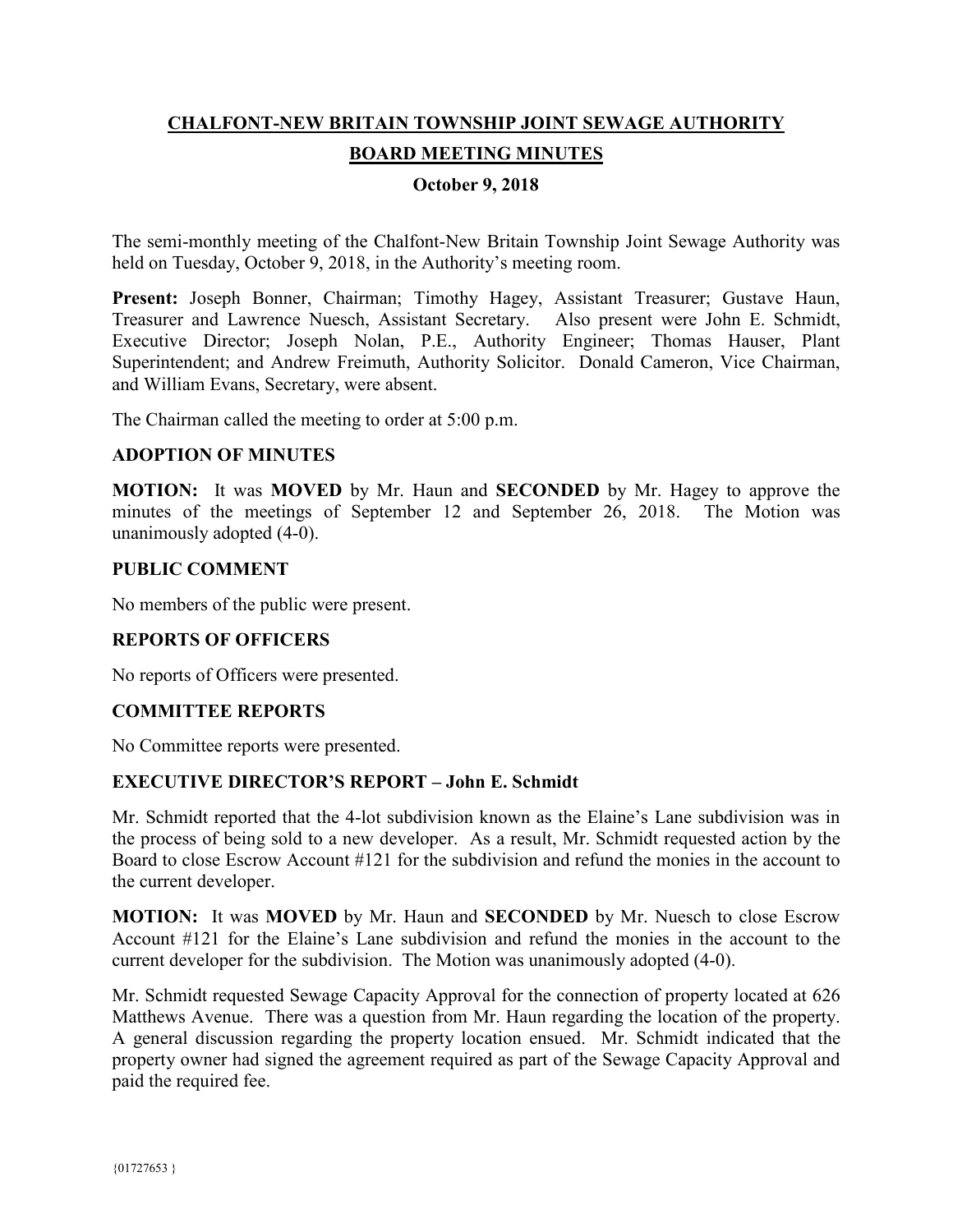**MOTION:** It was **MOVED** by Mr. Hagey and **SECONDED** by Mr. Nuesch to approve the Sewage Capacity Approval for property located at 626 Matthews Avenue. The Motion was unanimously adopted (4-0).

Mr. Schmidt informed the Board of the 2019 rate structure for CKS Engineers. Mr. Haun asked a question regarding the current IRS mileage rate. There was a general discussion regarding the current IRS mileage rate, and Mr. Hagey confirmed that the IRS mileage rate for 2019 is 54.5 cents per mile.

Mr. Schmidt next presented the final revenue and expense report, compared to budget, for FYE 2017-2018. After calling for general questions from the Board, Mr. Schmidt informed the Board that the first page of the final budget report provides information related to Fund 1 (General Operating Expenses). Mr. Schmidt noted the line item for miscellaneous income and informed the Board that fire insurance proceeds received by the Authority in the amount of approximately \$286,000 were included in that line item. As a result, miscellaneous income for the fiscal year was higher than normal, but was expected to return to normal levels next fiscal year. Mr. Hagey asked Mr. Schmidt whether he had received any feedback from the fire companies regarding recent contributions made by the Authority. Mr. Schmidt reported that he has not heard anything to date from the fire companies. Mr. Schmidt informed the Board that the Sludge Disposal expense line item shows expenses higher than normal, and like the miscellaneous income line item, is expected to return to normal levels next fiscal year. Following a question from Mr. Hagey, Mr. Schmidt confirmed that the insurance reimbursement to the Authority was for 100% of the Authority's costs. Mr. Schmidt further noted that Fund 1 expenses totaled approximately 97% of the final budget.

Mr. Schmidt continued his presentation of the final report for FYE 2017-2018 by discussing the expenses shown under Fund 2 (Capital Expenditures). He also reviewed Fund 3 (Capital Improvements) with the Board. After a discussion regarding the Authority's current debt service expenses, Mr. Hagey asked when the Authority's current loan would be paid off. Mr. Schmidt reported that the loan would be paid off in 2026.

Finally, Mr. Schmidt reported that the total of all funds was approximately \$7.5 million, which was down approximately a half million dollars from last fiscal year due to the fact that the Authority is in the process of paying for the Phase III project.

## **ENGINEER'S REPORT – Joseph Nolan, P.E.**

Mr. Nolan reported that repair work was performed on the water treatment system. Only minor items remain on the two outstanding contracts related to the Phase III project.

With regard to the paving project, Mr. Nolan informed the Board that the contract has been awarded and work is scheduled to start on October 15, 2018. Mr. Schmidt indicated that the work will take approximately 3-4 weeks to complete. Mr. Nolan explained that the project is labor intensive and therefore requires 3-4 weeks to complete.

Mr. Nolan presented Requisition No. 190 for Capital Expenditures in the amount of \$0.

Mr. Nolan next presented Requisition No. 233 for Capital Improvements in the amount of \$9,574.13 representing Phase III and Phase IIIA expenses.